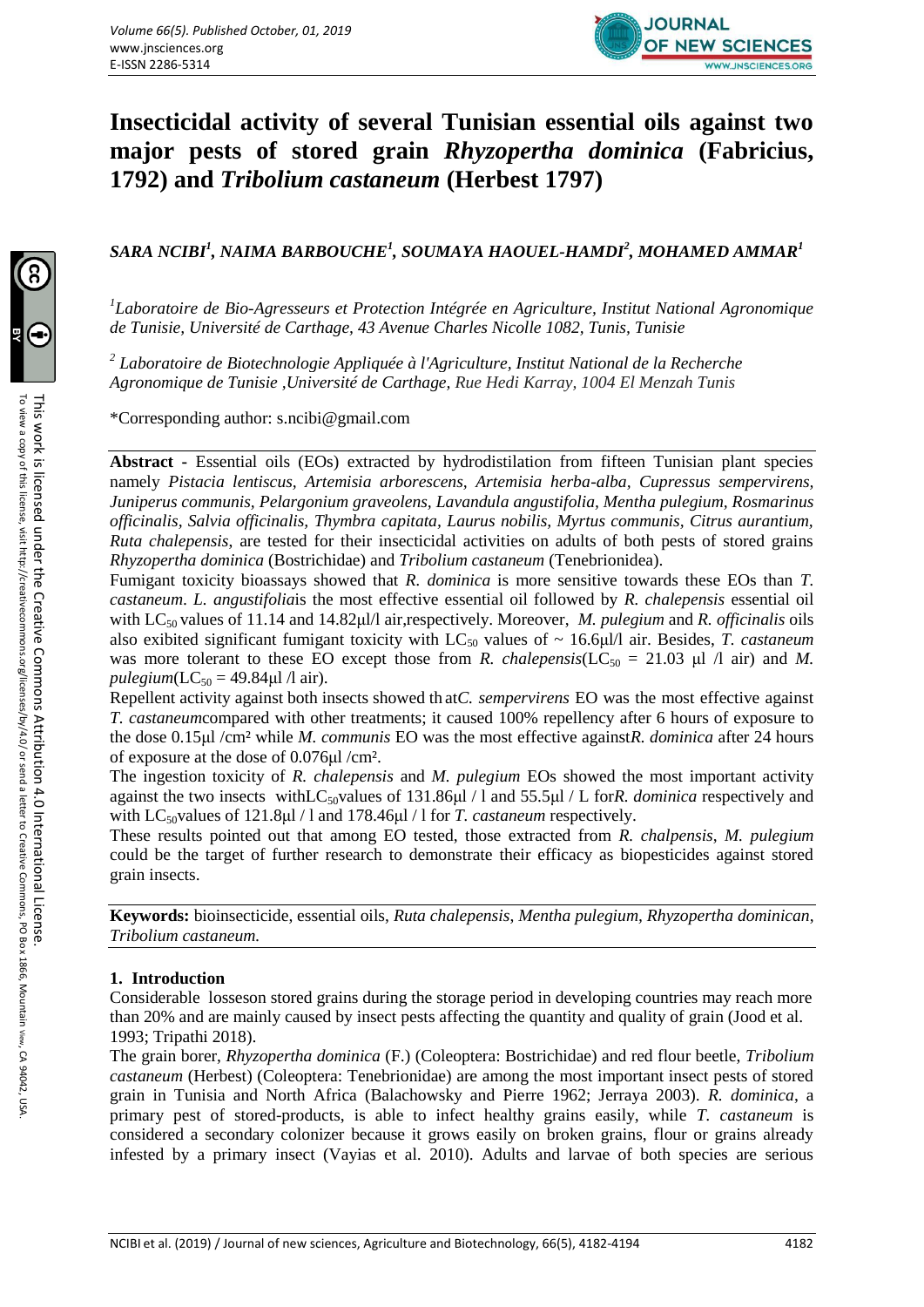

economic pests causing serious quantitative and qualitative losses (Banga et al. 2018)and these require effective solutions to protect cereal stocks (Pires and Nogueira, 2018).

To control insect pests of stored grains, synthetic products were used mainly fumigants such as phosphine (Daghlish et al. 2018; Wijayaratne and Rajapakse2018). However, excessive use of synthetic insecticides has resulted in many negative consequences such as the loss of efficiency for the resurgence of pests developing resistance, human and environmental toxicity (Daglish 2004; Lorini et al. 2007; Okonkwo and Okoye. 1996; Sousa et al. 2009).

Furthermore, interest augmented to look for natural products such as plant extracts including essential oils to control insect pest in stored-grains because they have the advantage of rapid degradation and have a low environmental and mammalian toxicity (Campolo et al. 2014; Gonzalez-Coloma et al. 2013;Mediouni-Ben Jemâa et al. 2012b; Ogendo et al. 2008; Rajendran and Sriranjini 2008; Suthisut et al. 2011;Tampe et al. 2016;Wong et al. 2005).

Essential oils have various insecticidal activities. They may act by fumigation, have repellent and antifeedant activities, or may affect biological parameters such as growth rate, life cycle and fecondity (Isman 2006; Shayaa et al. 1997; Stamopoulos 1991). The bioactivity of essential oils is related to their chemical composition, part of plant from which oil was extracted, the environmental conditions and the extraction method(Angioni et al. 2006; Isman 2000;Nerio et al. 2010;Zapata and Smagghe 2010).

This study aimed to evaluate the insecticidal activities of essential oils extracted from fifteen plants species collected from different regions of Tunisia. The biological tests of EO were done on two major insect pests of stored grains: *R. dominica* and *T. castaneum.*

# **2. Materials and Methods**

# **2.1 Plant Material**

Fifteen plant species belonging to eight different botanical families, were collected from different regions in Tunisia except essential oil of *C. aurantium* (Neroli) that was purchased from Tunisia (Table 1). The plant collection was carried out during their flowering period in 2015.

| <b>Plant Family</b> | <b>Scientific name</b>        | <b>Simpled site</b>   | <b>Plant organ</b>      | Yields $(\% )$ |
|---------------------|-------------------------------|-----------------------|-------------------------|----------------|
| Anacardiaceae       | Pistacia lentiscus            | Tabarka               | Leaves, fruits          | 0.16           |
| Asteraceae          | Artemisia arborescens L.      | Bousalem              | Leaves, fruits          | 0.13           |
|                     | Artemisia herba-alba          | Zaghouen              | Aerial parts            | 0.17           |
| <b>Cupressaceae</b> | <b>Cupressus sempervirens</b> | <b>INAT</b> (Tunisia) | Leafy stems and berries | 0.12           |
|                     | Juniperus communis            | Tbourba               | Leafy stems and berries | 0.22           |
| Geraniaceae         | Pelargonium graveolens        | Monastir              | Leaves, flowers         | 0.09           |
|                     | Lavandula angustifolia        | Kef                   | Flowers                 | 0.67           |
| Lamiaceae           | Mentha pulegium               | <b>Bizerte</b>        | Aerial parts            | 0.685          |
|                     | Rosmarinus officinalis        | Monastir              | Aerial parts            | 0.096          |
|                     | Salvia officinalis            | <b>INAT</b> (Tunisia) | Leaves, flowers         | 0.03           |
|                     | Thymbra capitata (L.) Cav.    | Monastir              | Aerial parts            | 0.346          |
| Lauraceae           | Laurus nobilis                | Dar Chaaben           | Leaves                  | 0.1            |
| <b>Myrtaceae</b>    | <b>Myrtus communis</b>        | Tabarka               | Leaves                  | 0.18           |
| <b>Rutaceae</b>     | Citrus aurantium              |                       |                         |                |
|                     | Ruta chalepensis L.           | Bousalem              | Leaves, flowers         | 0.2            |

**Table 1:** List of plant species tested for their insecticidal and repellent activities, plant part used, site of collecting and yield in 2015

#### **2.2 Extraction of essential oils**

Essential oils were extracted by steam distillation of fresh aerial parts of plant species using a Clevenger-type apparatus. Essential oils were kept in tinted glass vials tightly closed at 4 ° C until used in the bioassays.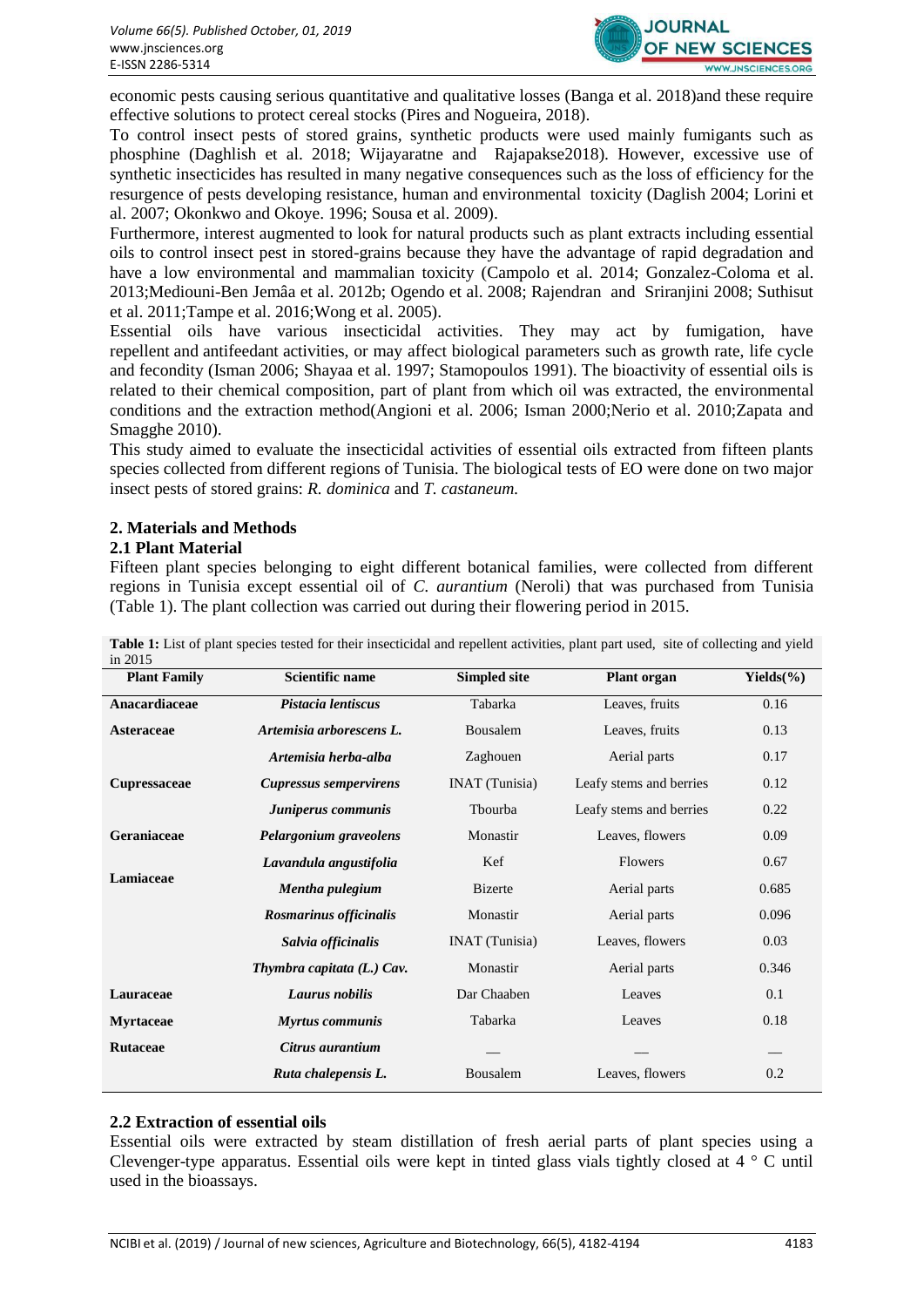

# **2.3 Insect material**

*Rhyzopertha dominica*and *Tribolium castaneum* were collected from infested storage wheat in Tunisia. Adults of both insects were reared under constant conditions of temperature (28  $\pm$  1 ° C) and relative humidity ( $60\% \pm 5\%$ ) at complete darkness in the laboratory of Zoology at National Agronomic Institute of Tunisia (INAT). The rearing of *R. dominica* was done on whole wheat, whereas of *T. castaneum* rearing was done on wheat flour. Unsexed adults of both insects were used for bioassays tests.

# **2.4 Repellent effect of essential oils**

To evaluate the repellent activities of essential oils*,* we used the method of the preferred zone at 25 ° C  $\pm$  1 ° C and 65%  $\pm$  5% RH.

This method consist to use filter paper discs Whatman n°1 (diameter 8 cm) placed in Petri dishes glass (diameter 9 cm). The filter paper discs are cut into two equal parts. Five doses of EO (1, 2, 4, 8 and 10  $\mu$ l) were prepared by dissolving in acetone to have 0.5 ml of each concentration. Solutions are homogeneously applied to half a filter paper disc using a micropipette, while the other half of the disk is treated only with 0.5 ml of acetone and is considered as a control. After complete evaporation of the solvent, the treated and untreated half discs were attached with adhesive tape in the Petri dishes. Ten unsexed adults were placed in the center of each filter paper disc. The Petri dishes were covered and sealed with Parafilm. Five replications were performed for each essential oil dose. Observations were done after 3, 6 and 24h of the beginning of the treatment to count the number of adults present on each half filter paper disc. Percentage repellency (PR) were calculated according toCosimi et al. (2009) andNerio et al. (2009) et formula as follow:

 $PR = [(N_c-N_t) / (N_c+N_t)]*100$ 

 $N_c$ : The number of insects on the untreated half filter paper disc

 $N_t$ : The number of insects on the treated half filter paper disc with essential oil

# **2.5 Fumigant toxicity bioassays**

To evaluate the fumigant activity of essential oils at the concentrations: 23.58; 47.17; 94.34; 188.68 and 235.85 µl/l air, filter paper discs (Whatman No. 1) 2 cm diameter, were impregnated with essential oils and air-dried. Filter paper discs were then attached to the lids Plexiglas spittoon of 42.4 ml volume. The spittoon is then closed hermetically. Ten unsexed adults of each insect species were added to the Plexiglas spittoon and tightly sealed. For the control, ten adult insects were placed into empty spittoons in the same conditions as the treated one and didn't receive any treatment. Each treatment was replicated five times. Insect mortality was recorded every 3, 6, 24, 48, 72, 96 and 120 hours. Insects were considered dead when it is completely motionless with no movement in the legs and antennae.

The tests are conducted to determine median lethal concentrations  $LC_{50}$  and median lethal time  $LT_{50}$ . The values of  $LC_{50}$  and  $LT_{50}$  are determined using Probit analysis (Finney 1971).

# **2.6 Antifeedant activities on wheat treated with essential oils**

Batches of 20g of uninfested wheat were weighed and placed in vials of 250 ml. Two EOs doses were added 8 and 10 µl corresponding to 160 and 200 µl/l air, respectively. EOs doses were dissolved in 1ml of acetone. Wheat grains were treated with the different doses. The vials were sealed, well shaken for 5 minutes to obtain a homogeneous mixture. Then, grains were air-dried for 20 minutes. The Whole were transferred into a 50 ml glass vials to which were added 20 adult insects. The control was treated only with acetone. The glass vials were sealed and kept in the dark at 29 ° C and 65% RH. Each treatment was replicated five times and insect mortality was recorded every 24h until 120h.

# **2.7 Data Analysis**

Mortality rates were corrected using Abbott's formula (Abbott 1925). ( $M<sub>C</sub>$ ) designate the corrected insect mortality,  $(M_0)$  is the insect mortality in the treated population insects and  $(M_t)$  is the insect mortality in controls:  $M_C = (M_0-M_t / 100 - M_t) * 100$ 

All data were subjected to the analysis of variance and means were processed using the Statistical Analysis System (SAS, 2007) and the PDMix procedure to detect the difference between insects, essential oils, concentrations and time at the 5% probability level. Probit analysis (Finney 1971) is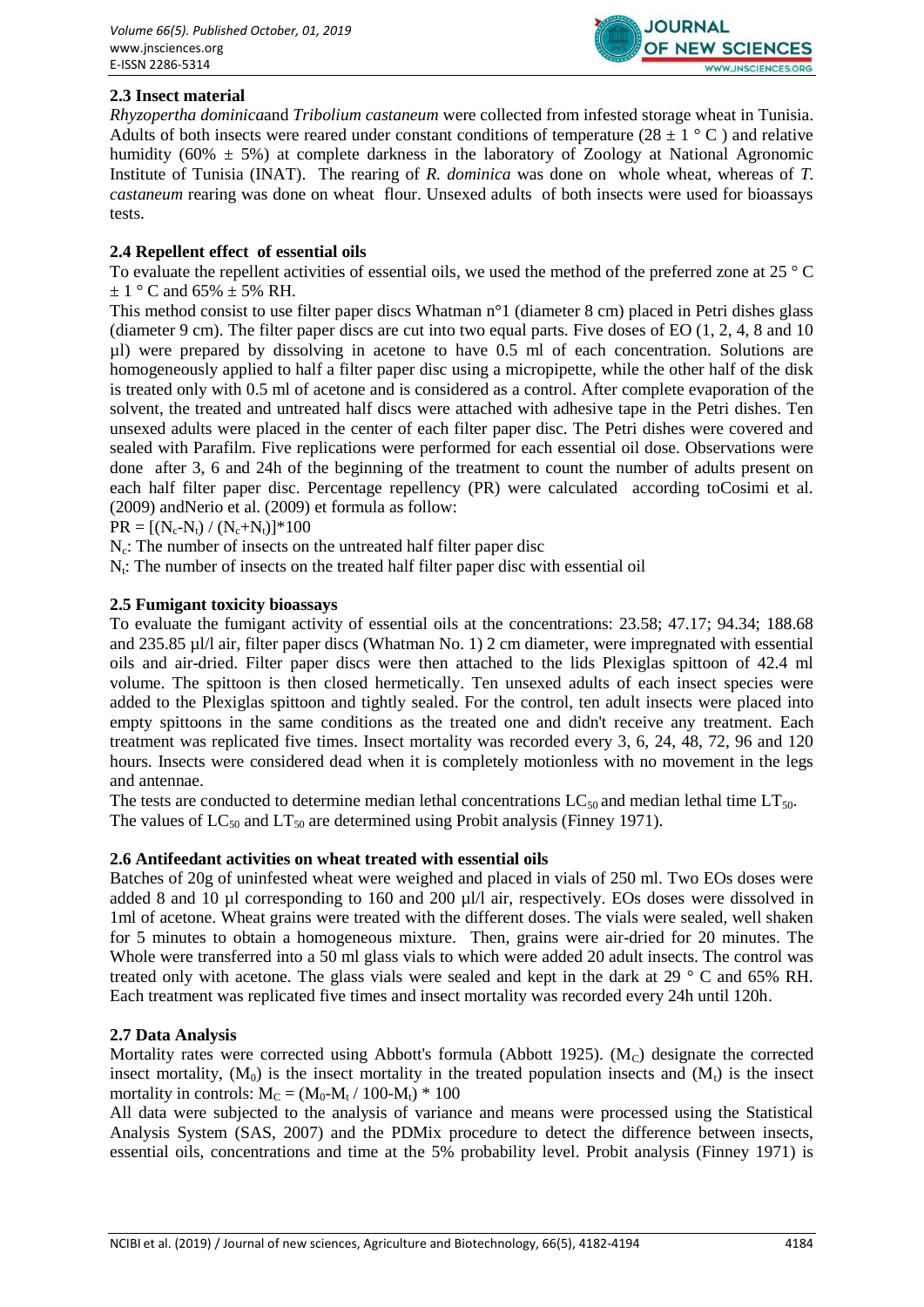

used to estimate the concentrations that kill 50% of the insects population  $(LC_{50})$  and the time that kills 50% of the population  $(LT_{50})$ .

# **3. Results and discussion**

# **3.1 Essential oils extraction yields**

Essential oil yields were presented in (Table 1).*M. pulegium* presented the most important essential oil yield (0.685%) followed by *L. angustifolia*. Both plant species belong to Lamiaceae family. The distillation of the leafy branches and berries of *J. communis* yielded 0.22 %. 0.03% was the essential oil yield of *S. officinalis* and it was the lowest in comparison with other plant species distilled in this study.

# **3.2 Repellent effect of essential oils**

# **3.2.1** *Rhyzopertha dominica*

The Chi-2 test (chi-square) shows that the fourteen EO have significant repellent activity against adults *R. dominica* (Table 2).Some essential oils are repulsive at the lowest concentration (0.038μl / cm²) and the shortest exposure time (3h and 6h). Indeed EO of *L. angustifolia*, *A. arborescens* L. and *R. officinalis* have shown an effective repellent activity against *R. domoinica*.

*M. pulegium* EO showed a significant repellency at the low-dose and after a short time of exposure of 3 to 6 hours. The doses  $0.076$  and  $0.31 \mu$  / cm<sup>2</sup> were highly repulsive after 6 hours of exposure (Table 2).

*T. capitata* EO recorded a slight repellent activity during the first hours of exposure to 0.038 and 0.076μl / cm². This repellency turned into attractiveness with the higher doses. Indeed, (-44%), (-24%) and (-16%) repellency percentage were obtained after 24 hours of exposure to  $0.15 \mu$  / cm<sup>2</sup>, 0.31 µl/cm² and 0.38 μl/cm², respectively. *T. capitata* EO has an attractive activity on *R. dominica* adults that can be interesting for the oral toxicity tests (Table 2).

The EO extracted from *R. chalepensis* showed no repellent activity against *R. dominica* at the concentrations 0.038 and 0.076μl/cm². This repellency was manifested at the dose 0.15μl /cm² with 80% recorded after 24 hours of exposure (Table 2).

EOs from *L. nobilis*, *P. lentiscus*, *J. communis*, *P. graveolens*, *C. sempervirens*, *A. herba-alba*, *M. communis* and *C. aurantium* showed very repellent activities at different doses tested and after different exposure periods against *R. dominica*.

# **3.1.2** *Tribolium castaneum*

The Chi-2 test (chi-square)  $(\gamma^2)$  revealed that the fourteen essential oils have a significant repellent effect on *T. castaneum*. Repellent activity of EO was manifested by their migration into the control part of the filter paper disc.

Indeed, EOs from *C. aurantium*, *L. nobilis*, *A. herba-alba*, *A. arborescens*, *P. lentiscus*, *C. sempervirens*, *R. officinalis*, *P. graveolens* exhibited highly significant repellency against *T. castaneum* for the various tested doses (0.038; 0.076; 0.15; 0.31 and 0.38 µl/cm²) and different exposure times (3, 6, 24 hours) (Table 2). *R. chalepensis* EO leaded a very important repellency except at the dose 0.076 µl/cm² where the repellent activity was not significant after 24 hours of exposure to treatment. Moreover, EO of *L. angustifolia* was very repellent after 3 hours of exposure starting from the dose 0.15μl/cm². Besides, after 3 hours of exposure to different concentrations, *M. pulegium* EO showed a significant repellent activity against *T. castaneum* with the highest percentage at the high dose 0.38μl/cm².

EO of *T. capitata*, *M. communis* and *J. communis* leaded a highly significant repellency after various periods of exposure towards *T. castaneum* at the different doses.

# **3.2 Fumigant toxicity test**

# **3.2.1** *Rhyzopertha dominican*

The screening of essential oils and their fumigant effect on *R. donimica* had identified EOs showing an important insecticidal effect at low-dose and a short exposure time.  $LC_{50}$  and  $TL_{50}$ values are reported in Table 3.

Generally the mortality rate of *R. dominica* increases with the dose applied for the fourteen essential oils tested (*P. lentiscus*, *A. arborescens*, *A. herba-alba*, *J. communis*, *P. graveolens*, *L. angustifolia*, *M.*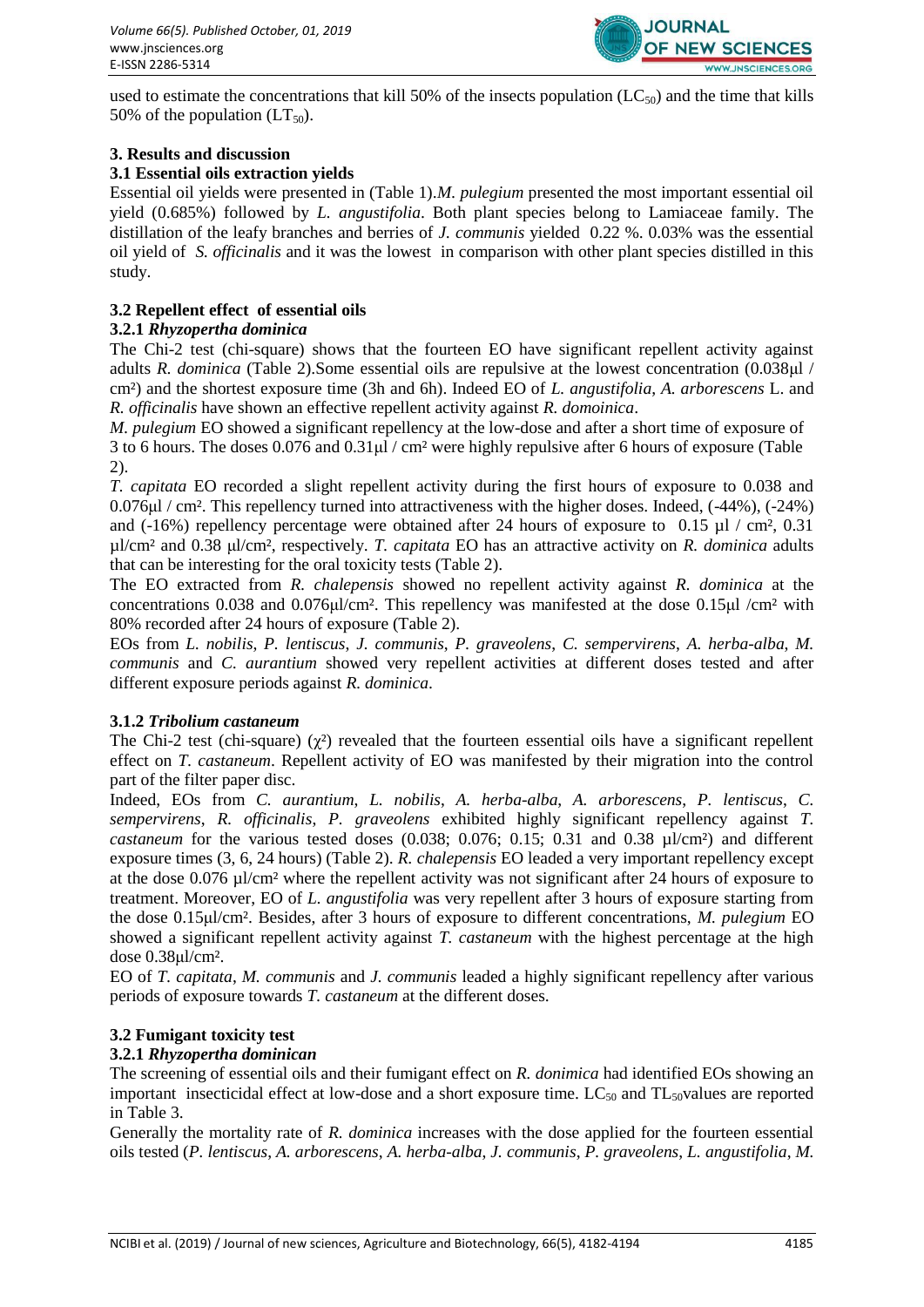

*pulegium*, *R. officinalis*, *S. officinalis*, *T. capitata*, *L. nobilis*, *M. communis*, *C. aurantium*, *R. chalepensis*) except the essential oil of *C. sempervirens*, which remains a constant mortality (Table 3). *J. communis* and *C. sempervirens* belonging the Cupressaceae family showed the least effective effect with percentage mortality not exceeding 50%. These EO didn't have an insecticidal effect against *R*. *dominica* even at high doses and extended of exposure period.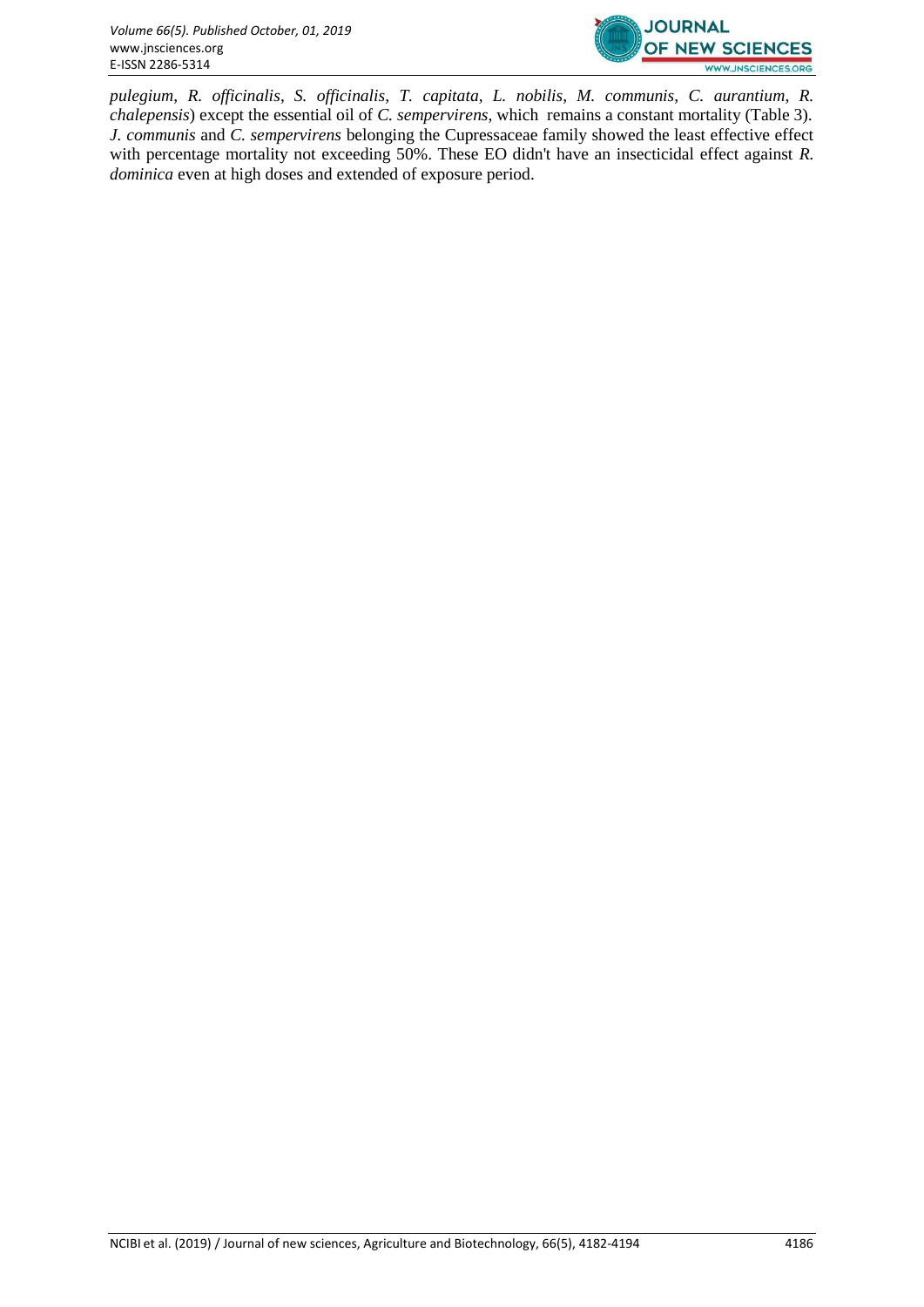

| Oil            | Dose (µl              | 3 <sub>h</sub> |            |            | $\ldots$ . The complete the contract of $\alpha$ and $\alpha$ and $\alpha$ are $\alpha$ and $\alpha$ are $\alpha$ . The contract of $\alpha$ | 6h         |                   |           |            | 24         |                   |            |                   |
|----------------|-----------------------|----------------|------------|------------|----------------------------------------------------------------------------------------------------------------------------------------------|------------|-------------------|-----------|------------|------------|-------------------|------------|-------------------|
|                | $/$ cm <sup>2</sup> ) | Tc             |            | Rd         |                                                                                                                                              | Tc         |                   | Rd        |            | Tc         |                   | Rd         |                   |
|                |                       | $\chi^2 r$     | $\chi^2 s$ | $\chi^2 r$ | $\chi^2 s$                                                                                                                                   | $\chi^2 r$ | $\chi^2 s$        | $\chi^2r$ | $\chi^2 s$ | $\chi^2 r$ | $\chi^2 s$        | $\chi^2 r$ | $\chi^2 s$        |
| C.aurantium    | 0.038                 | 38.74          | $39.7**$   | 23.14      | $27.3**$                                                                                                                                     | 23.14      | 24.9 **           | 8.02      | $10.9*$    | 11.54      | $42.1$ **         | 3.94       | 5.7ns             |
|                | 0.076                 | 46.10          | 46.9 **    | 18.02      | $22.5$ **                                                                                                                                    | 35.30      | $36.1**$          | 23.90     | $27.3**$   | 38.74      | $39.7**$          | 25.94      | 29.3 **           |
|                | 0.15                  | 25.94          | 28.5 **    | 28.90      | $31.3**$                                                                                                                                     | 28.90      | $30.5**$          | 28.90     | $33.7**$   | 42.34      | 43.3 **           | 38.74      | $40.5$ **         |
|                | 0.31                  | 35.30          | $36.9**$   | 6.50       | $9.7*$                                                                                                                                       | 38.74      | $39.7**$          | 2.90      | 5.2ns      | 35.30      | $37.7**$          | 2.02       | 3.2ns             |
|                | 0.38                  | 35.30          | $36.9**$   | 5.14       | $17.2**$                                                                                                                                     | 32.02      | 34.9 **           | 0.00      | $10.8\; *$ | 28.90      | $30.5**$          | 0.34       | 7.6ns             |
| R.chalepensis  | 0.038                 | 2.02           | $16.0**$   | 6.50       | 8.1ns                                                                                                                                        | 13.54      | $19.3$ **         | 6.50      | $12.9*$    | 9.70       | $13.6**$          | 13.54      | $15.3**$          |
|                | 0.076                 | 38.74          | 39.7 **    | 3.94       | $9.6*$                                                                                                                                       | 23.14      | $24.1**$          | 2.02      | $12.9*$    | 0.34       | 7.6ns             | 9.70       | $12.1*$           |
|                | 0.15                  | 38.74          | $40.5$ **  | 15.70      | $18.1**$                                                                                                                                     | 23.14      | $26.5**$          | 11.54     | $15.6**$   | 20.50      | $27.7**$          | 32.02      | $34.1$ **         |
|                | 0.31                  | 28.90          | $30.5**$   | 11.54      | $15.6**$                                                                                                                                     | 13.54      | $20.9**$          | 11.54     | $21.3**$   | 11.54      | $17.2**$          | 6.50       | 8.1ns             |
|                | 0.38                  | 6.50           | $14.5**$   | 11.54      | $14.1**$                                                                                                                                     | 18.02      | $21.7**$          | 3.94      | 5.6ns      | 3.94       | $14.5**$          | 13.54      | $15.3**$          |
| L.nobilis      | 0.038                 | 42.34          | $44.1$ **  | 9.70       | $12.1*$                                                                                                                                      | 38.74      | $40.5**$          | 23.14     | $25.7**$   | 25.94      | $30.1**$          | 20.50      | $23.7**$          |
|                | 0.076                 | 38.74          | 40.5 $**$  | 5.14       | $12.5*$                                                                                                                                      | 28.90      | $32.1**$          | 11.54     | $23.7**$   | 32.02      | $33.3**$          | 15.70      | $23.7**$          |
|                | 0.15                  | 42.34          | $44.1$ **  | 5.14       | $10.9*$                                                                                                                                      | 23.14      | $24.1$ **         | 2.02      | $12.1*$    | 50.02      | $50.5$ **         | 2.02       | $19.3**$          |
|                | 0.31                  | 25.94          | 28.5 **    | 11.54      | $14.9**$                                                                                                                                     | 18.02      | $27.3**$          | 18.02     | $19.3**$   | 25.94      | $27.7**$          | 11.54      | $14.8**$          |
|                | 0.38                  | 42.34          | 44.1 **    | 18.02      | $20.1**$                                                                                                                                     | 25.94      | $27.7**$          | 0.74      | $9.7 *$    | 23.14      | 24.9 **           | 0.10       | $11.3*$           |
| A.herba-alba   | 0.038                 | 42.34          | $43.3**$   | 9.70       | $16.0**$                                                                                                                                     | 38.74      | $40.5$ **         | 8.02      | $17.1$ **  | 28.90      | $30.5$ **         | 23.14      | $24.1$ **         |
|                | 0.076                 | 32.02          | $32.5$ **  | 2.02       | $4.4$ ns                                                                                                                                     | 32.02      | $33.3**$          | 1.30      | 4.2ns      | 23.14      | 24.1 **           | 15.7       | $18.1**$          |
|                | 0.15                  | 46.10          | 46.9 **    | 0.00       | 9.3 <sub>ns</sub>                                                                                                                            | 35.30      | $36.9**$          | 0.34      | 2ns        | 32.02      | 33.3 **           | 5.14       | 9.1ns             |
|                | 0.31                  | 18.02          | $19.3**$   | 2.90       | 9.2ns                                                                                                                                        | 25.94      | $27.7**$          | 0.10      | $11.3*$    | 13.54      | $18.4**$          | 0.74       | $11.1*$           |
|                | 0.38                  | 20.50          | $26.0**$   | 2.90       | 9.2ns                                                                                                                                        | 13.54      | $17.6**$          | 2.90      | $11.6*$    | 18.02      | $22.5**$          | 0.00       | 1.0 <sub>ns</sub> |
| T.capitata     | 0.038                 | 6.50           | 8.8ns      | 2.02       | $16.0**$                                                                                                                                     | 11.54      | $20.5$ **         | 9.70      | $14.4$ **  | 9.70       | $12.9*$           | 5.14       | $12.5*$           |
|                | 0.076                 | 13.54          | $18.4**$   | 0.74       | 7.1ns                                                                                                                                        | 2.02       | 8.9ns             | 20.50     | $23.7**$   | 3.94       | 4.9 <sub>ns</sub> | 0.74       | 8.7ns             |
|                | 0.15                  | 25.94          | 28.5 **    | 3.94       | $13.6**$                                                                                                                                     | 2.90       | $10.9*$           | 18.02     | $19.3**$   | 9.70       | $16.9**$          | 9.70       | $17.7**$          |
|                | 0.31                  | 3.94           | $12.8*$    | 0.10       | 3.2ns                                                                                                                                        | 2.90       | $4.4$ ns          | 3.94      | $17.6**$   | 6.50       | $14.5**$          | 2.90       | $4.4$ ns          |
|                | 0.38                  | 9.70           | $19.3$ **  | 1.30       | 3.4 <sub>ns</sub>                                                                                                                            | 0.74       | 7.1ns             | 23.14     | $27.3**$   | 11.54      | $14.1$ **         | 1.30       | $4.4$ ns          |
| L.angustifolia | 0.038                 | 0.10           | $10.2*$    | 5.14       | 9.2ns                                                                                                                                        | 15.70      | $18.1**$          | 5.14      | 6.9ns      | 6.50       | $20.0**$          | 0.34       | 4.2ns             |
|                | 0.076                 | 0.74           | $18.5**$   | 0.74       | $25.7**$                                                                                                                                     | 9.70       | $12.8*$           | 2.90      | $22.1$ **  | 8.02       | $10.1*$           | 1.30       | 7.6ns             |
|                | 0.15                  | 20.50          | 22.1 **    | 0.10       | $12.1*$                                                                                                                                      | 0.10       | 4.9 <sub>ns</sub> | 3.94      | 11.2ns     | 0.10       | 3.3ns             | 1.30       | 4.4ns             |
|                | 0.31                  | 18.02          | $23.2**$   | 0.34       | $10.1*$                                                                                                                                      | 2.90       | 9.3ns             | 0.10      | 8.9ns      | 6.50       | $10.4*$           | 0.34       | 4.3ns             |
|                | 0.38                  | 25.94          | $26.9**$   | 0.74       | 8.1ns                                                                                                                                        | 11.54      | $13.3**$          | 2.90      | $10.9*$    | 15.70      | $22.0**$          | 0.34       | $11.6*$           |
| A.arborescens  | 0.038                 | 25.94          | $32.5$ **  | 8.02       | $11.6*$                                                                                                                                      | 42.34      | 44.1 **           | 13.54     | $16.9**$   | 35.30      | $36.9**$          | 13.54      | $14.5**$          |
|                | 0.076                 | 32.02          | $34.9**$   | 5.14       | $10.9*$                                                                                                                                      | 32.02      | 34.9 **           | 8.02      | $13.3**$   | 35.30      | $36.9**$          | 8.02       | $10.1*$           |
|                | 0.15                  | 35.30          | $36.9**$   | 1.30       | 7.6 <sub>ns</sub>                                                                                                                            | 35.30      | $36.9**$          | 0.34      | $7.7$ ns   | 28.90      | $31.3**$          | 0.10       | $12.9*$           |
|                | 0.31                  | 13.54          | $16.9**$   | 2.90       | 6.0 <sub>ns</sub>                                                                                                                            | 13.54      | $16.9**$          | 0.10      | 6.4ns      | 32.02      | $33.3**$          | 0.10       | 6.4 <sub>ns</sub> |
|                | 0.38                  | 32.02          | 34.1 **    | 1.30       | $10.8*$                                                                                                                                      | 32.02      | 34.1 **           | 0.34      | $19.7**$   | 28.90      | $31.3**$          | 0.74       | 8.9ns             |

| <b>Table 2:</b> Effect repellent essential oils on adults of Tribolium castaneum (Tc) and Rhyzopertha dominica (Rd) depending on the dose and exposure time. |  |  |  |  |
|--------------------------------------------------------------------------------------------------------------------------------------------------------------|--|--|--|--|
|--------------------------------------------------------------------------------------------------------------------------------------------------------------|--|--|--|--|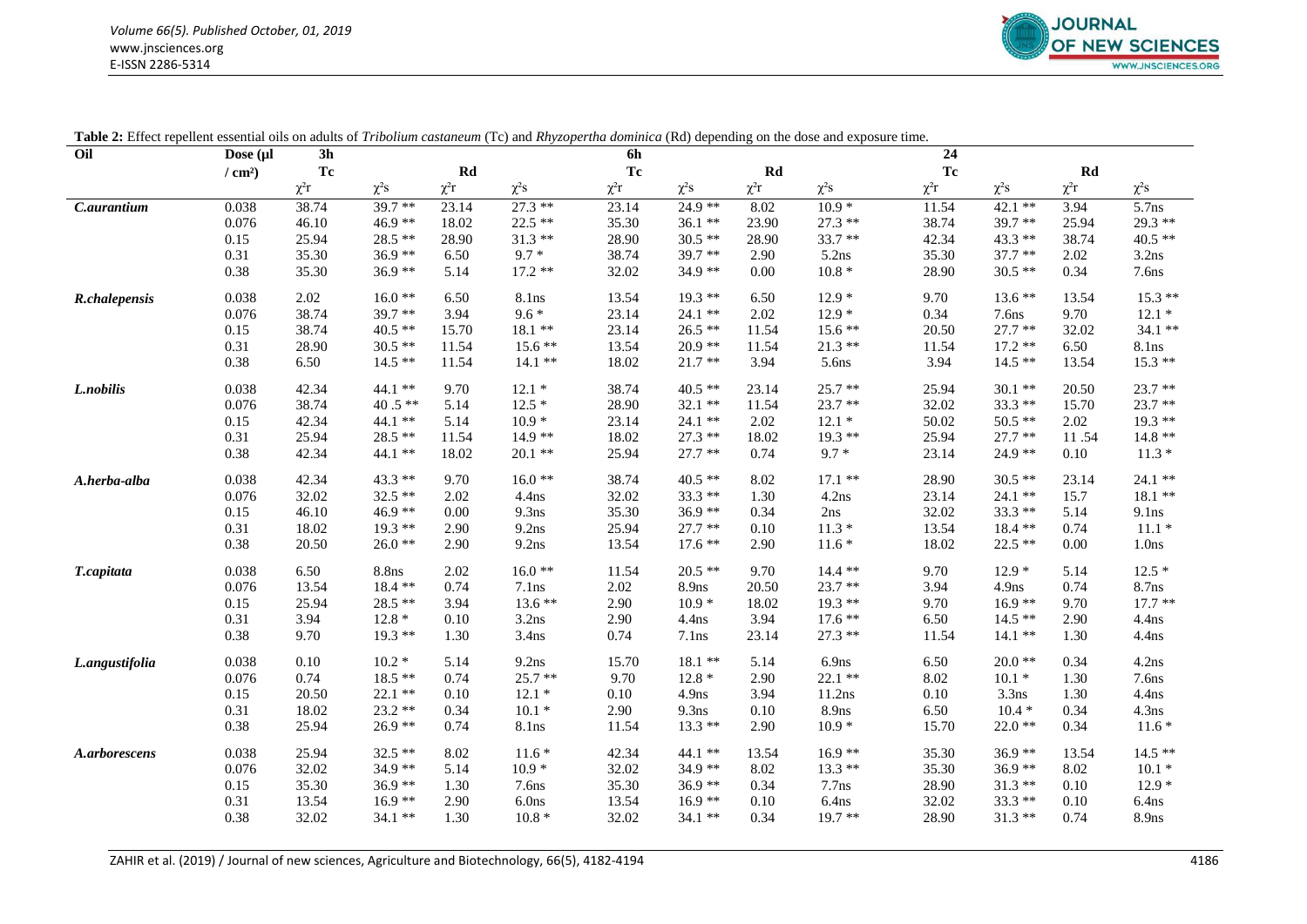

| P.lentiscus           | 0.038 | 9.70  | $17.7**$  | 2.90  | $16.5**$          | 0.74  | $17.7**$  | 1.30  | 5.2ns             | 6.50  | $29.6**$  | 8.02  | $11.6*$           |
|-----------------------|-------|-------|-----------|-------|-------------------|-------|-----------|-------|-------------------|-------|-----------|-------|-------------------|
|                       | 0.076 | 42.34 | $43.3**$  | 25.94 | $29.3**$          | 25.94 | $27.7**$  | 28.90 | $32.1**$          | 0.74  | $20.8**$  | 25.94 | $30.9**$          |
|                       | 0.15  | 32.02 | $33.3**$  | 20.50 | $22.1$ **         | 32.02 | $37.3**$  | 5.14  | $9.9*$            | 23.14 | $26.5$ ** | 6.50  | 7.3 <sub>ns</sub> |
|                       | 0.31  | 38.74 | $39.7**$  | 15.70 | $18.1**$          | 46.10 | $46.9**$  | 28.90 | 32.1 **           | 25.94 | $27.7**$  | 20.50 | $23.7**$          |
|                       | 0.38  | 46.10 | $46.9**$  | 35.30 | $36.9**$          | 32.02 | $33.3**$  | 25.94 | 29.3 **           | 20.50 | $25.3**$  | 20.50 | 26.9 **           |
| J. communis           | 0.038 | 2.02  | $12.9*$   | 9.70  | $18.3**$          | 0.74  | $11.3*$   | 11.54 | $18.1**$          | 23.14 | $34.5**$  | 0.74  | 3.2ns             |
|                       | 0.076 | 32.02 | 33.3 **   | 9.70  | $12.9*$           | 0.74  | $11.3*$   | 18.02 | $19.3**$          | 11.54 | $23.7**$  | 6.50  | $9.6*$            |
|                       | 0.15  | 38.74 | $40.5$ ** | 9.70  | $10.5*$           | 42.34 | $43.3**$  | 9.70  | $14.4$ **         | 18.02 | $22.5$ ** | 2.90  | $10.9*$           |
|                       | 0.31  | 38.74 | $39.7**$  | 23.14 | $25.7**$          | 35.30 | $36.1**$  | 28.90 | $30.5**$          | 20.50 | $22.1**$  | 23.14 | 24.9 **           |
|                       | 0.38  | 46.10 | $46.9**$  | 6.50  | $12.1*$           | 35.30 | $37.7**$  | 9.70  | $13.6**$          | 15.70 | 24.4 **   | 0.74  | $12.9*$           |
| M.pulegium            | 0.038 | 35.30 | $38.5**$  | 8.02  | $15.7**$          | 32.02 | $33.3**$  | 9.70  | $16***$           | 8.02  | $15.7**$  | 2.90  | 6.0ns             |
|                       | 0.076 | 13.54 | $16.1**$  | 2.90  | 9.3ns             | 6.50  | $12.1*$   | 0.34  | $14.1$ **         | 5.14  | $10.1*$   | 0.00  | $10.9*$           |
|                       | 0.15  | 2.90  | 5.1ns     | 1.30  | 7.6ns             | 0.34  | 5.3ns     | 0.10  | 6.4 <sub>ns</sub> | 0.10  | $11.3*$   | 0.10  | 6.4ns             |
|                       | 0.31  | 15.70 | $19.7**$  | 1.30  | 7.6 <sub>ns</sub> | 15.70 | $18.1**$  | 5.14  | $20.5$ **         | 8.02  | $10.8*$   | 3.94  | $21.7**$          |
|                       | 0.38  | 23.14 | $27.3$ ** | 0.74  | 4.9 <sub>ns</sub> | 11.54 | $19.7**$  | 0.34  | $10.9*$           | 2.90  | $13.3**$  | 0.74  | $12.1*$           |
| M.communis            | 0.038 | 13.54 | $15.3**$  | 20.50 | $40.5**$          | 25.94 | $28.5**$  | 13.54 | $18.5**$          | 28.90 | $32.1$ ** | 32.02 | 33.3 **           |
|                       | 0.076 | 38.74 | $39.7**$  | 28.90 | $32.1**$          | 23.14 | $25.7**$  | 35.30 | $40.9**$          | 18.02 | $20.9**$  | 42.34 | 43.3 **           |
|                       | 0.15  | 28.9  | $33.7**$  | 28.90 | $31.3**$          | 23.14 | $25.7**$  | 38.74 | $40.5$ **         | 9.70  | $12.1*$   | 32.03 | $34.1$ **         |
|                       | 0.31  | 38.74 | $40.5$ ** | 42.34 | $43.3**$          | 25.94 | 28.5 **   | 38.74 | $40.5**$          | 18.02 | $20.1$ ** | 23.14 | $30.4$ **         |
|                       | 0.38  | 38.74 | $39.7**$  | 38.74 | $40.5**$          | 42.34 | $44.1$ ** | 35.30 | $36.1**$          | 42.34 | $43.3**$  | 38.74 | 39.7 **           |
| <i>C.sempervirens</i> | 0.038 | 42.34 | 43.3 **   | 6.50  | $11.2*$           | 42.34 | $43.3**$  | 18.02 | $19.3**$          | 32.02 | $37.3**$  | 0.74  | 7.1ns             |
|                       | 0.076 | 38.74 | $40.5$ ** | 13.54 | $15.3**$          | 42.34 | $43.3**$  | 3.94  | $18.5**$          | 32.02 | $34.1**$  | 5.14  | $11.6*$           |
|                       | 0.15  | 35.30 | 38.5 **   | 8.02  | $12.4*$           | 50.02 | $50.5**$  | 6.50  | 8.9ns             | 28.90 | $30.5**$  | 8.02  | $10.8 *$          |
|                       | 0.31  | 42.34 | $43.3**$  | 8.02  | $16.5**$          | 46.10 | $46.5$ ** | 13.54 | $17.7**$          | 35.30 | 38.5 **   | 6.50  | $14.5**$          |
|                       | 0.38  | 50.02 | $50.5**$  | 32.02 | 34.9 **           | 42.34 | $43.3**$  | 23.14 | 29.6 **           | 42.34 | 43.3 **   | 20.50 | $22.1$ **         |
| R.officinalis         | 0.038 | 42.34 | 43.3 **   | 15.70 | $27.7**$          | 28.90 | $31.3**$  | 23.14 | $33.7**$          | 38.74 | 39.7 **   | 0.10  | $12.9*$           |
|                       | 0.076 | 50.02 | $50.5**$  | 8.02  | $23.7**$          | 38.74 | $40.5$ ** | 6.50  | $22.5**$          | 46.10 | $46.9**$  | 3.94  | $16.0**$          |
|                       | 0.15  | 38.74 | $40.5$ ** | 2.02  | 5.4ns             | 46.10 | $46.9**$  | 2.90  | 9.2ns             | 42.34 | 43.3 **   | 0.10  | $16.9**$          |
|                       | 0.31  | 23.14 | $28.9**$  | 6.50  | $12.9*$           | 35.30 | $36.9**$  | 8.02  | $16.5**$          | 32.02 | $34.1**$  | 2.90  | $18.1**$          |
|                       | 0.38  | 25.94 | $26.9**$  | 0.10  | 1.5ns             | 32.02 | $34.1$ ** | 0.10  | 1.5ns             | 20.50 | $22.9**$  | 0.74  | 1.5ns             |
| P.graveolens          | 0.038 | 35.30 | $36.9**$  | 8.02  | $11.7*$           | 32.02 | $33.3**$  | 2.90  | $13.3**$          | 25.94 | $26.9**$  | 8.02  | $13.9**$          |
|                       | 0.076 | 50.02 | $50.5**$  | 1.30  | 5.9 <sub>ns</sub> | 50.02 | $50.5**$  | 2.02  | $12.1*$           | 50.02 | $50.5**$  | 2.02  | 8.0ns             |
|                       | 0.15  | 50.02 | $50.5**$  | 3.93  | $11.8*$           | 35.30 | $36.9**$  | 2.90  | $11.6*$           | 42.34 | 43.3 **   | 2.90  | $16.5**$          |
|                       | 0.31  | 38.74 | 39.7 **   | 0.00  | $22.0**$          | 35.30 | $37.7**$  | 2.90  | $12.4*$           | 38.74 | $40.5**$  | 13.54 | $16.1**$          |
|                       | 0.38  | 35.30 | $36.9**$  | 0.74  | $17.7**$          | 23.14 | $24.1$ ** | 0.10  | $17.6$ **         | 28.90 | $30.5**$  | 8.02  | $14.0**$          |

\*\*, significant differences at  $p < 0.05$  and  $p < 0.01$ 

Data are tested by applying the Chi-2 test (chi-square test);

The total number of insects for each concentration is 50 individuals.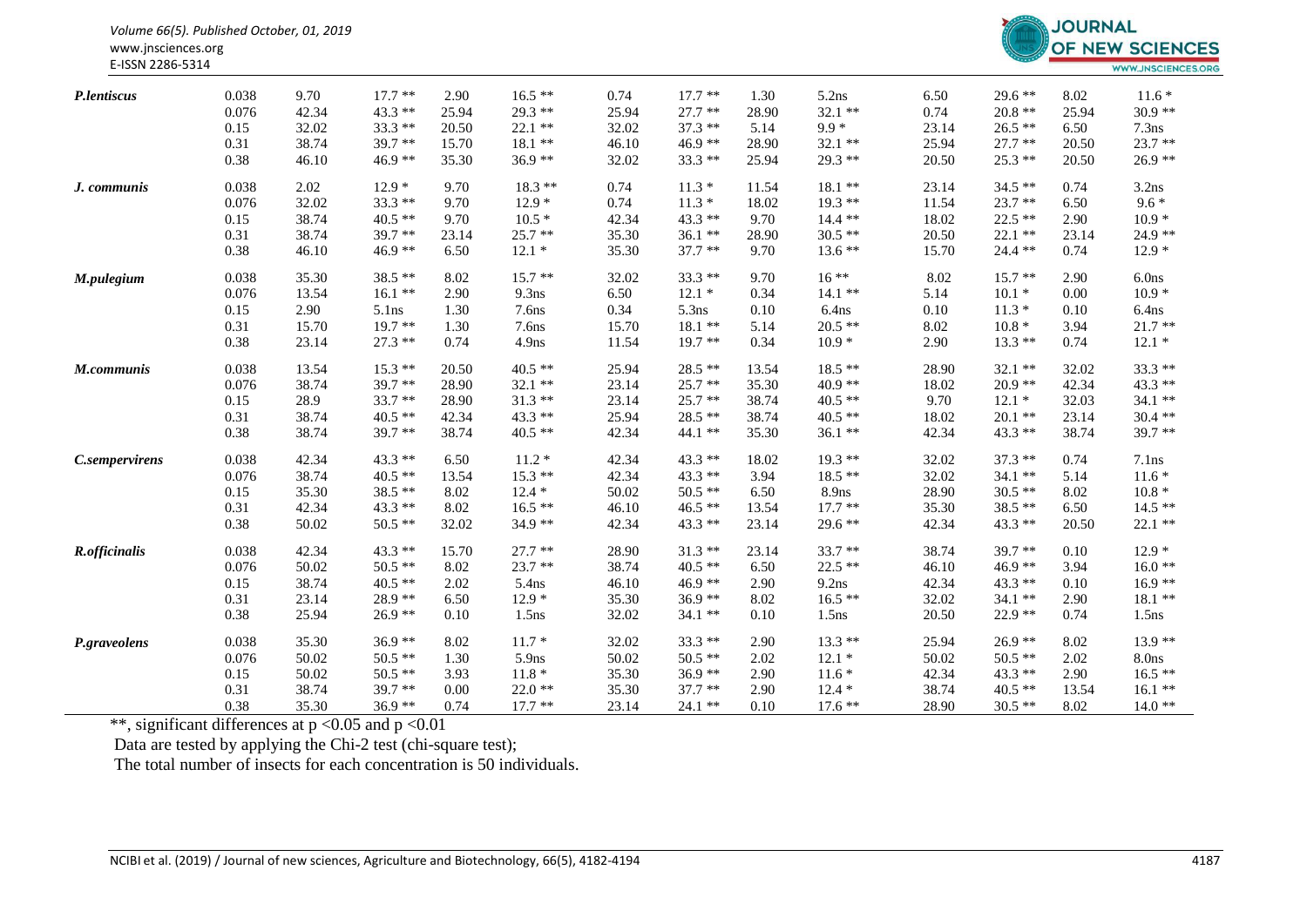

| <b>Table 3:</b> LC <sub>50</sub> and LT <sub>50</sub> values of essential oils from Tunisia plant species against adults of R. dominica and T. castaneum |  |
|----------------------------------------------------------------------------------------------------------------------------------------------------------|--|
|----------------------------------------------------------------------------------------------------------------------------------------------------------|--|

|                 | R. dominica             |               | T. castaneum            |               |  |  |
|-----------------|-------------------------|---------------|-------------------------|---------------|--|--|
|                 | $LC_{50}(\mu l / Iair)$ | $LT_{50}$ (h) | $LC_{50}(\mu l / Iair)$ | $LT_{50}$ (h) |  |  |
| L. angustifolia | 11,14                   | 3,624         | >150                    | >150          |  |  |
| R. chalepensis  | 14,82                   | 3,595         | 21.033                  | 12,324        |  |  |
| M.pulegium      | 16,6                    | 7,011         | 49.844                  | 7,519         |  |  |
| R. officinalis  | 16,66                   | 26,779        | >150                    | >150          |  |  |
| T. capitata     | 35,41                   | 37,471        | >150                    | >150          |  |  |
| M.communis      | 46,35                   | 172,792       | >150                    | >150          |  |  |
| S.officinalis   | 49,4                    | 141,026       | >150                    | >150          |  |  |
| L.nobilis       | 60,12                   | 429,737       | >150                    | >150          |  |  |
| A. herba-alba   | 62,95                   | 14,492        | >150                    | >150          |  |  |
| A. arborescens  | 105,86                  | 84,776        | >150                    | >150          |  |  |
| P.lentiscus     | 120,69                  | >150          | >150                    | >150          |  |  |
| P. graveolens   | 137,81                  | >150          | >150                    | >150          |  |  |
| C. aurantium    | >150                    | >150          | >150                    | >150          |  |  |

 $*TL_{50}$  presented in the table were calculated at the concentration 23,58( $\mu$ l/l)

Results indicated that EOs extracted from *L. angustifolia*, *M. pulegium*, *R. officinalis*, *R. chalepensis* appear to be the most effective against *R. dominica*. Fifty percentage of insects mortalities were reached at lower concentrations 11.14 µl/l air, 14.82 µl/l air of *L. angustifolia* and *R. chalepensis*, respectively. EOs of *C. aurantium*, *P. graveolens*, *A. arborescens* and *P. lentiscus* presented the highest LC<sub>50</sub> values and they were the less effective against *R. dominica*.

#### **3.2.2** *Tribolium castaneum*

In most cases, *T. castaneum* mortality percentages increased with the concentration except the essential oils of *T. capitata* and *C. aurantium* which there was no mortality recorded even at the highest dose after 24 hours of exposure. Under the same conditions, essential oils of *J. communis* and *P. graveolens* didn't exceeded 5% of mortality (Table3).

Essential oils that showed over 50% of mortality after 24 hours (*R. chalepensis*, *M. pulegium*, *A. herba-alba*, *R. officinalis* and *M. communis*) seemed to be interesting to be used as an alternative to synthetic insecticides. The rest of EO requires higher concentrations to cause the mortality of the insect and did not present an economically profitable insecticidal interest. At the lowest concentration (23.58μl /l air) *M. pulegium* was more effective than *R. chalepensis*, causing 50% of mortality after about 8h and 12h , respectively (Table3).

Except *M. pulegium* and *R. chalepensis* essential oils, the rest of EOs recorded TL<sub>50</sub> higher than120h. At 235,85(µl/l) *A. herba-alba, M. communis, R. officinalis* and reached TL<sub>50</sub> equal to11,879; 19,595 and 29,929 h , respectively.

#### **3.3 Antifeedant activities on wheat treated with essential oils**

Based on the results of fumigant toxicity bioassays, essential oils extracted from *A. arborescens* , *M. pulegium* and *R. chalepensis* were chosen following their effectiveness on both insects *R. dominica* and *T. castaneum*, to be tested for their antifeedant activities. Mortality rates reached almost 100% for the three EOs tested after 120 hours of exposure at the dose 235.85μl / l air.

*R. chalepensis* essential oil was very effective against *R. dominica*. It caused 76% and 94% of mortality after 24 hours and 48h and reached 100% mortality after 72 hours at 160ul/l air.

*M. pulegium* EO caused 95% of mortality after 24 hours at the dose of 160 µl /l air. 48h later, the mortality reached 98%. However, the EO from *A. arborescens* caused a mortality rate of 76% after 24 hours of treatment at the dose 160 µl/l air (Table 4).

Results indicated that EO from *R. chalepensis* was more toxic than the EO from *M. pulegium* against *T. castaneum*. Indeed, after 24 hours of exposure at 160μl/l air, *R. chalepensis* caused 80% of mortality. Whearas *M. pulegium* achieved only 37%. Thus, the EO from *R. chalepensis* caused the largest antifeedant activity in comparison with those from *A. arborescens* and *M. pulegium* (Table 4).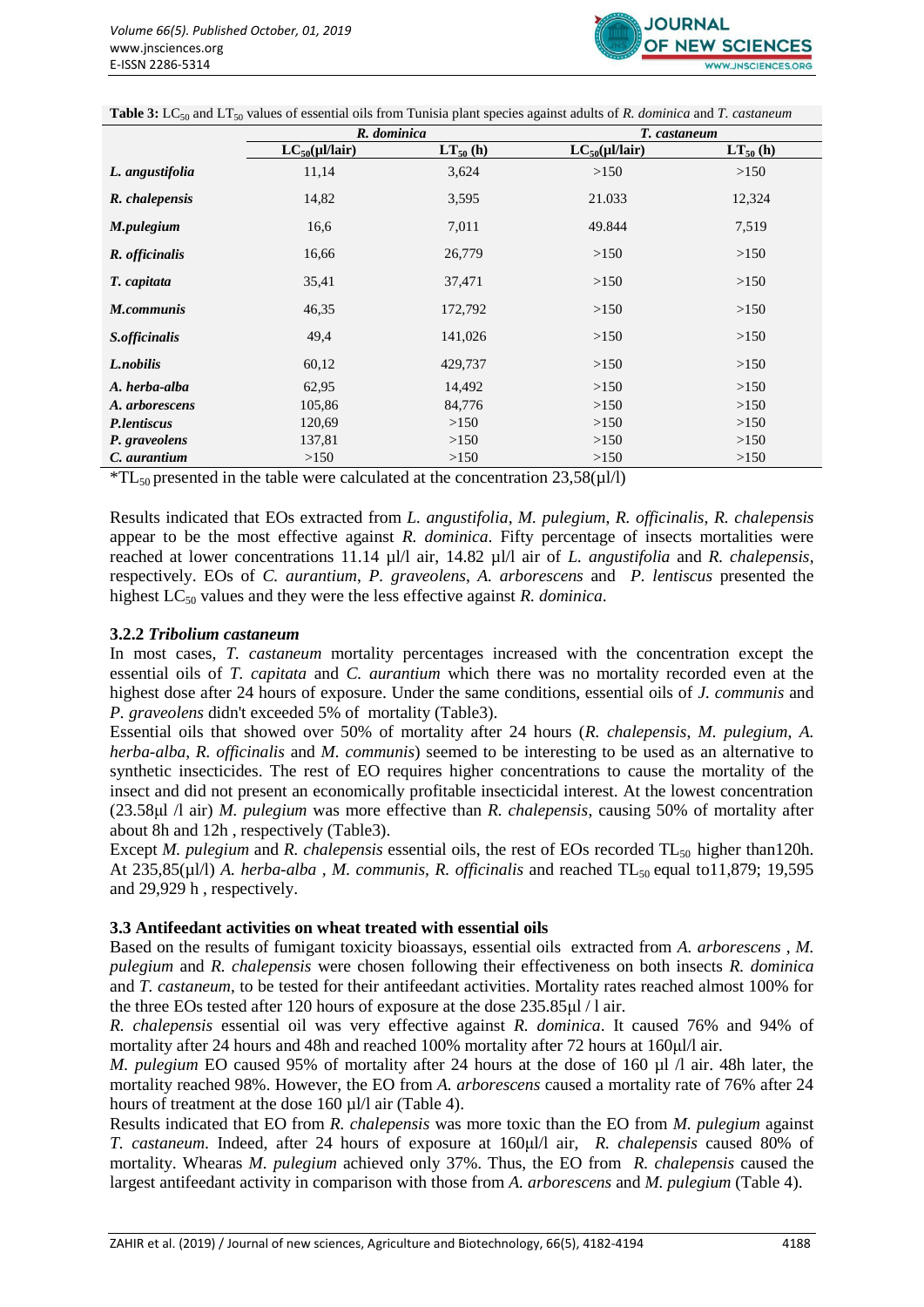

**Table 4:** Percentage of mortality of *R. dominica* (R.d) and *T. castaneum* (T.c) in wheat grain treated with essential oils

|                |                    | 24  |             |     | 48h         | 72h |     | 96h |     |     | 120h        |
|----------------|--------------------|-----|-------------|-----|-------------|-----|-----|-----|-----|-----|-------------|
| <b>EOs</b>     | Doses $(\mu$ l /l) | R.d | $T_{\rm c}$ | R.d | $T_{\rm c}$ | R.d | T.c | R.d | T.c | R.d | $T_{\rm c}$ |
| R. chalepensis | 160                | 76  | 80          | 94  | 90          | 100 | 100 | 100 | 100 | 100 | 100         |
|                | 200                | 59  | 88          | 90  | 100         | 93  | 100 | 95  | 100 | 97  | 100         |
| M. pulegium    | 160                | 95  | 37          | 95  | 71          | 98  | 86  | 98  | 91  | 98  | 94          |
|                | 200                | 91  | 62          | 98  | 90          | 98  | 98  | 98  | 100 | 98  | 100         |
| A. arborescens | 160                | 76  | 2           | 28  | 5           | 33  |     | 39  | 7   | 49  | 12          |
|                | 200                | 43  | 5           | 65  | 8           | 67  | 11  | 67  | 14  | 72  | 19          |

The EO which had the most important toxic activity required minimal time to kill half of the tested population. The lethal time 50% of the population depended upon the concentration. It is inversely proportional with the latter (Table 5). *M. pulegium* had an immediate effect on *R. dominica* at 200 µl/l.  $CL_{50} = 55,49$  µl/l air was the lowest and it represents the  $TL_{50} = 0,069$ h. The  $LC_{50}$  and  $LT_{50}$  of EO of *A*. *arborescens* were very high, it exceeded 150 hours for the two insects therefore it does not show any interest antifeedant activity (Table 5).

| Table 5: LC50 and LT50 essential oils applied to wheat grain against R. donimica (Rc) and T. castaneum (Tc) |
|-------------------------------------------------------------------------------------------------------------|
|-------------------------------------------------------------------------------------------------------------|

|                |         | $LC50$ (µl / l air) |                     | LT50(h) |        |                   |  |  |  |  |
|----------------|---------|---------------------|---------------------|---------|--------|-------------------|--|--|--|--|
|                |         |                     | $160 \mu$ l / l air |         |        | $200 \mu l/l$ air |  |  |  |  |
|                | R. d    | $T_c$ .             | R. d                | $T_c$ . | R. d   | $T_c$ .           |  |  |  |  |
| A. arborescens | 296.039 | 477.08              | 153.096             | >150    | 33.165 | > 150             |  |  |  |  |
| M. pulegium    | 55.49   | 178.46              | 1.613               | 31.186  | 0.069  | 19.995            |  |  |  |  |
| R. chalepensis | 131.859 | 123.818             | 16.522              | 20.83   | 14.367 | 8.304             |  |  |  |  |

#### **Discussion**

Several scientific researchers were investigated to study essential oils yields and activities against many arthropods (Abderrahim et al. 2019;Ait-Ouazzou et al. 2012; Attia et al. 2012; Blažekovic et al. 2018; Cardia et al. 2018; Lakehal et al. 2016). Studies reported that variations in EOs yields considerably depend on plant species, geographic location, the method or extraction time, the plant parts used the collecting period, etc (Mejri et al. 2010; Teles et al. 2013).

In this study plant species with the most important essential oil yields were *L. angustifolia* (0.67% ), *T. capitata* (0.35%) and *J. communis* (0.23%).

*L. angustifolia* essential oil yield (0.67% ) was higher compared to a study carried out by Cardia et al. (2018) which was (0.14%). While Blažekovic et al.(2018) showed a higher essential oil yield (0.9%).

In the present study the yield of *T. capitata* EO was 0.35% , whereas, Aazza et al. (2016) presented that its EO yield was 1.3%. Moreover, Abderrahim et al. (2019) showed differences in essential oil yields from *A. arborescens* growing in three areas in Bejaia and in comparison with EO yield in this study.

Many essential oils from plant species were investigated for their insecticidal activities to control insect pests of stored grain (Ben Chaaban et al. 2019; Campolo et al. 2018;Chiluwal et al. 2017). They are tested for their repellent (Bougherra et al. 2015, Taban et al. 2017), fumigant (Bachrouch et al. 2010) and antifeedant activities (Lee et al. 2004, Upadhyay et al. 2018).

In the current study *R. dominica* seems more tolerant to the repellent effect of EOs than *T. castaneum* which showed greater sensitivity. *Pistacia lentiscus* esential oil showed repellent activity against *R*. *dominica and T. castaneum*. Our results are in accordance with a study investigated by Bougherra et al. (2015) showing that *P. lentiscus* exerted repellent activities on *R. dominica, Sitophilus zeamais*, *Tribolium confusum* with a superior resistance of *R. dominica*. Similarly, Bachrouch et al. (2010), recorded the insecticidal activity of *P. lentiscus* on the third instar larvae and the adult of *T. castaneum* with LC<sub>50</sub> equal to 112.12 and 28.03 μl / l air, respectively. However, in this study we noted a very lower efficiency against *T. castaneum*. This difference in efficiency may be explained by the geographic origin of plants and therefore the essential oil composition.

Furthermore, in 2012, Mediouni-Ben Jemâa et al. (2012) recorded significant variation in repellent and fumigant activities of three *L. nobilis* essential oils from Morocco, Algeria and Tunisia against *R.*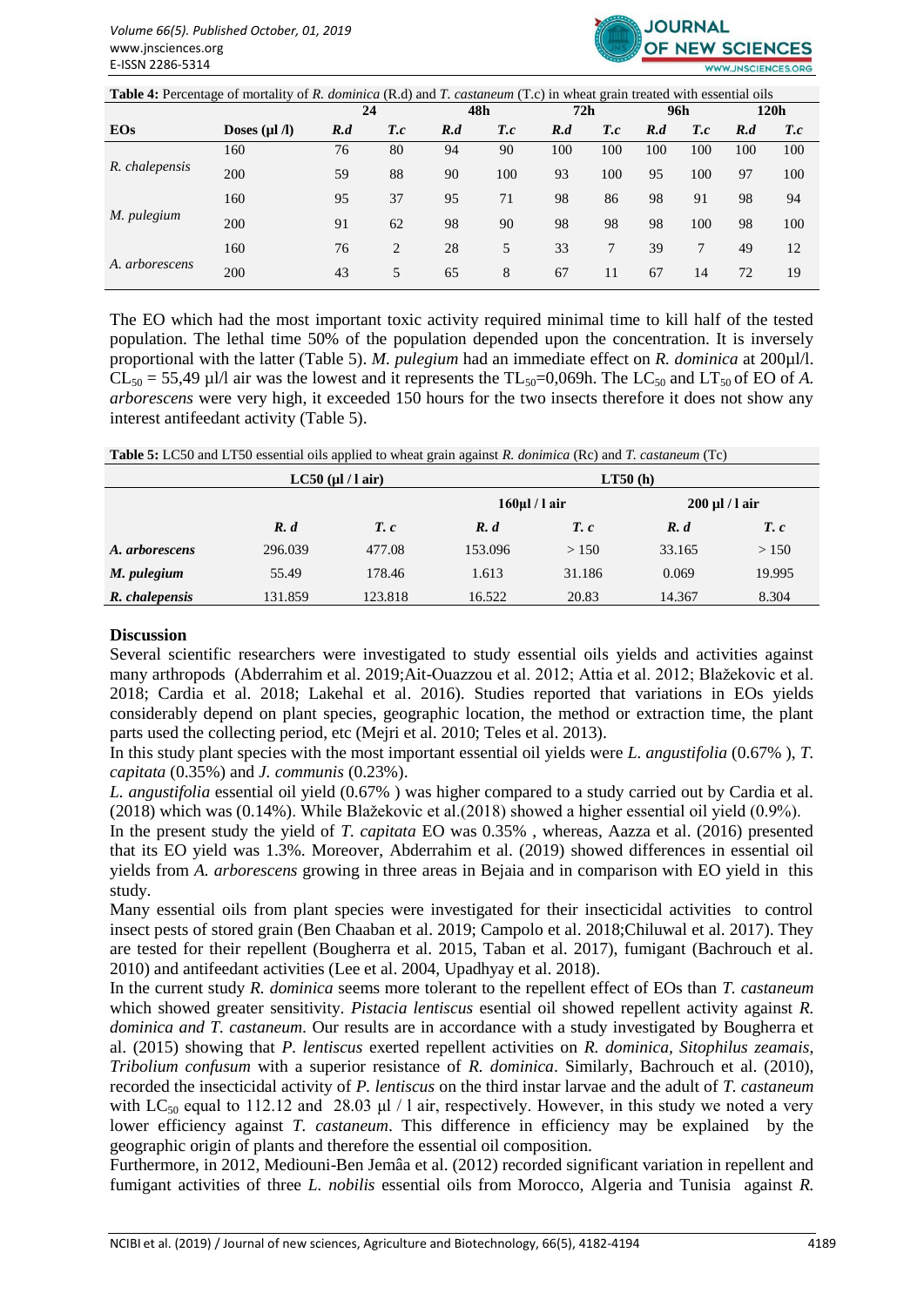

*dominica* and *T. castaneum* with a higher repellency against the latter. The insecticidal effects of EOs could be attributed to the geographic origin of plant and the tolerance of insect species to EOs (Teles et al. 2013; Tunç et al. 2000).

In the same context, Bett et al. (2016) showed the insecticidal and repellent of two essential oils extracted from the leaves of *Cupressus lusitanica* Miller and *Eucalyptus saligna* Smith against adult *Tribolium castaneum*, *Acanthoscelides obtectus*, *Sitotroga cerealella* and *Sitophilus zeamais* with highest repellency of the four EOs against *T. casaneum* (65–92.5%).

A study investigated by Cosimi et al. (2009) showed that 24h after treatment *Citrus bergamia* EO(or *Citrus aurantium*) carried the highest repulsion on maize weevil and *Cryptolestes ferrgineus*.

*R. dominica* adults (CL<sub>50</sub>=11,14 µl/l) were significantly more susceptible than *T. castaneum*  $(CL<sub>50</sub> > 150 \mu l/l)$  to the fumigant effect of essential oils from *L. angustifolia*. This susceptibility was confirmed by Ebadollahi et al. (2010) with  $LC_{50} = 5.66 \text{ µl/l}$  and 39.685  $\mu$ l/l 24 h after treatment against *R. dominica* and *T. castaneum*, respectively.

*M. communis* investigated in this study seems less effective against *R. dominica* and *T. castaneum*. According to Ayvaz et al. (2010), *M. communis* essential oil showed an insecticidal effect against three different stored product insects *Ephestia kuehniella*, *Plodia interpunctella* and *Acanthoscelides obtectus* with  $LC_{50}$  values of 12.74; 22.61 and 49.58 $\mu$ l / l air 24h after treatment, respectively.

Several scientific researchers were investigated to show the insecticidal effects of essential oils such *P. graveolens* (Kabera et al. 2011), *R. officinalis* (Ben Slimane et al. 2015, Lee et al. 2002) , *R. chalepensis* (Majdoub et al.2014) and *M. pulegium*(Aziz and Abbass 2010; Ben Chaaban et al. 2019), against pest insects of stored grains (Upadhyay et al. 2018).

Another study investigated by Taban et al. (2017) showed the insecticidal and repellent activities of essential oils on *T. castaneum*. In fact, EOs from of three species of *Satureja* spp. (*S. Khuzestanica*, *S. rechingeri* and *S. bachtiarica*) were strongly repellent against *T. castaneum* adults at the concentration tested (1% v / v) with a highest repellency of *S. khuzestanica* (98% to 100%) after 4 hours of exposure and fumigant toxicity at the lowest dose with 2.51 mg /L air.

In contrary to our results, Lee et al. (2002) showed that *R. officinalis* was potentially toxic to *T. castaneum* with  $LC_{50}$ =7.8μl/l air whereas in the present study  $LC_{50}$  is highly superior(199,6 μl/l air). On the other hand, efficiency of both *Thymus vulgaris* were important with  $LC_{50}$  > 100 µl/lair.

*T. castaneum* seems to be more resistant to the fumigant activity than *R. dominica*. In this regards, Shaaya et al. (1997) showed that a large number of EOs were assessed against four major storedproduct insects *S. oryzae*, *R. dominica*, *Oryzaephilus surinamensis* and *T. castaneum*. The latter was found to be the most resistant to the fumigant activity of EOs(Nenaah 2011). Our findings were confirmed with a study carried out by Rozman et al. (2007) and showed that *T. castaneum* is very tolerant in comparison to *R. dominica* and *S. oryzae* exposed to EOs extracted from *L. angustifolia*, *R. officinalis*, *T. vulgaris* and *L. nobilis*. Another study investigated by Lee et al. (2004) recorded that *S. oryzae* was more tolerant than *T. castaneum* and *R. dominica* to essential oils from Myrtaceae for their fumigant activities with and without wheat.

Previous studies showed that the geographical origin and climate factors, the seasonal and genetic variation and stage of development can influence the chemical composition of the essential oils (Anwar et al. 2009; Milios et al. 2001; Shahat et al. 2011; Teles et al. 2013) and therefore their biological activities. In 2010, Mejri et al. demonstrated that the chemical composition of the essential oil could be influenced by the method of distillation, the distilled part of the plant also its state(fresh or dried). These could explain the differences recorded in their biological effects between scientific research.

To summarize, the biological activities of essential oils considerably depended upon their phytochemical profile and the insect species, concentrations and time of exposure to the treatment.

In this study, several essential oils were tested for their insecticidal and repellent activities against two major insect pest of stored grain. Essential oils from *M. pulegium*, *R.chalepensis* were the most effective against both insects Future research efforts should be directed towards the method of application of essential oils since they are volatile, looking for other plant extracts more effective preserving human and environmental health.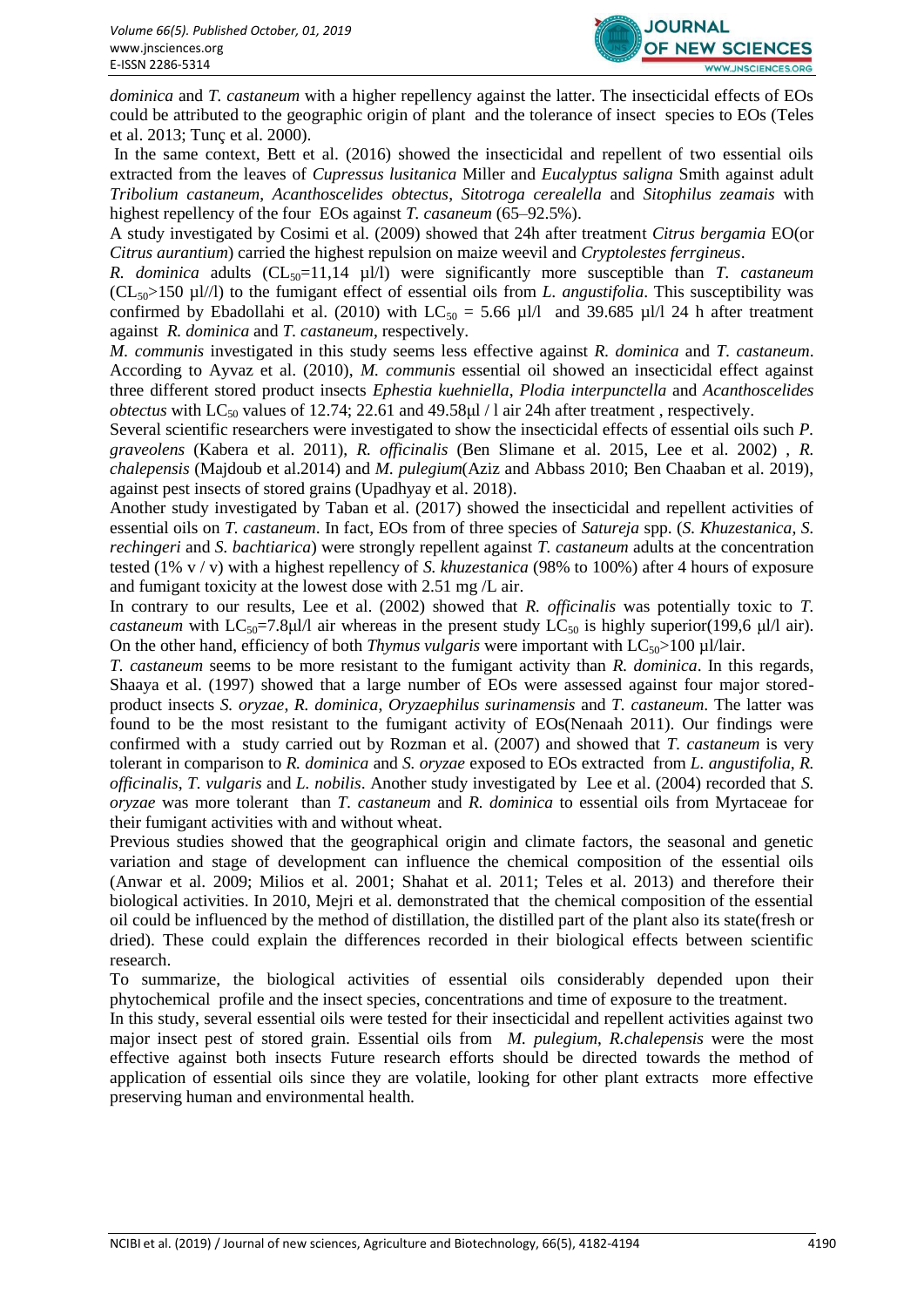

# **4. Conclusion**

This study was carried out to determine the insecticidal effects of fifteen essential oils from Tunisia throughout three bioassays: Repellent, fumigant and antifeedant activities against two pest major of stored-grains *R.dominica* and *T. castaneum*. Most essential oils showed significant insecticidal activities against both insects depending upon plant species, insect tolerance, concentrations and exposure time.

*R. chalepensis* and *M. pulegium* were the most effective essential oils towards both insects. Future research efforts should be focused on investigate chemical compounds of essential oils, toxicity of major compounds on human, mammal and non-target organisms.

#### **5. References**

- **Aazza S, El-Guendouz S, Miguel MG, Antunes M D, Faleiro M L, Correia AI, Figueiredo AC (2016)** Antioxidant, Anti-inflammatory and Anti-hyperglycaemic Activities of Essential Oils from *Thymbra capitata*, *Thymus albicans*, *Thymuscaespititius*, *Thymus carnosus*, *Thymus lotocephalus* and *Thymusmastichina* from Portugal. Natural Product Communications 11 (7): 1029-1038
- **Abbott WS (1925)** A method for computing the effectiveness of an insecticide. J. Econ. Entomol. 18: 265-267
- **Abderrahim A, Belhamel k, Chalard P, Figuérédo G (2019)** Chemotypes and radical scavenging activity of the essential oils from *Artemisia arborescens* L. growing in three areas of Bejaia (Algeria). Journal of Food Measurement and Characterization. https://doi.org/10.1007/s11694-019-00169-6
- **Ait-Ouazzou A, Loran S, Arakrak A, Laglaoui A, Rota C, Herrera A, Pagan R, Conchello P (2012)** Evaluation of the chemical composition and antimicrobial activity of *Mentha pulegium*, *Juniperus phoenicea*, and *Cyperus longus* essential oils from Morocco, Food Research International 45: 313-319
- **Angioni A, Barra A, Coroneo V, Dessi S, Cabras P (2006)** Chemical composition, seasonal variability, and antifungal activity of *Lavandula stoechas* L. ssp. *stoechas* essential oils from stems / leaves and flowers. J. Agric. Food Chem. 54:4364-4370
- **Anwar F, Ali M, Hussain AI, Shhid M (2009)** Antioxidant and antimicrobial activities of essential oil and extracts of fennel (*Foeniculum vulgare* Mill.) seeds from Pakistan. Flavor and Fragrance Journal 24( 4):170-176
- **Attia S, Grissa KL, Ghrabi ZG, Mailleux AC, Lognay G, Hance T (2012)** Acaricidal activity of 31 essential oils extracted from plants collected in Tunisia. The Journal of Essential Oil Research 24(3): 279–288
- **Ayvaz A, Sagdic O, Karaborklu S, Ozturk I (2010)** Insecticidal activity of the essential oils from different plants against three stored-product insects, Journal of Insect Science, 10, Article 21.
- **Aziz EE, Abbass MH (2010)** Chemical composition and efficiency of five essential oils against *Callosobruchus maculates* (F) on *Vigina radiata* seeds. American-Eurasian J. Agric. About. Sci. 8: 411-419
- **Bachrouch O, Mediouni-Ben Jemaa J, Chaieb IW, Talu T, Marzouk B, Abderraba M (2010)**  Insecticidal activity of *Pistacia Lentiscus* essential oil on *Tribolium castaneum* as an alternative to chemical control in storage, Tunisian Journal of Plant Protection 5( 1): 63-70
- **Balachowsky AS, Peter F (1962)** Family Tenebrionidae. In Entomology applied to agriculture. Treaty edited by AS Balachowsky Masson et Cie Editors. Volume I, Coleoptera 1: 374-392
- **Banga K S, Kotwaliwale N, Mohapatra D, Giri SK (2018).** Techniques for Insect Detection in Stored Food Grains: An Overview, Food Control 94: 167-176
- **Ben Chaaban S, Hamdi SH, Mahjoub K, Ben Jemâa JM (2019)** Composition and insecticidal activity of essential oil from *Ruta graveolens*, *Mentha pulegium* and *Ocimum basilicum* against *Ectomyelois ceratoniae* Zeller and *Ephestia kuehniella* Zeller (Lepidoptera: Pyralidae). Journal of Plant Diseases and Protection12[6\(3\)](https://link.springer.com/journal/41348/126/3/page/1): 237–246
- **Ben Slimane B, Ezzine O, Dhahri S, Chograni H, Ben Jamâa M L (2015)** Chemical composition of *Rosmarinus* and *Lavandula* essential oils and their insecticidal effects on *Orgyia trigotephras* (Lepidoptera, Lymantriidae). Asian Pacific Journal of Tropical Medicine 2: 98-103
- **Bett PK, Denga AL, Ogendob OJ, Kariukia ST, Kamatenesi-MM, Mihaled JM, Torto B (2016)** Chemical composition of *Cupressus lusitanica* and *Eucalyptus saligna* leaf essential oils and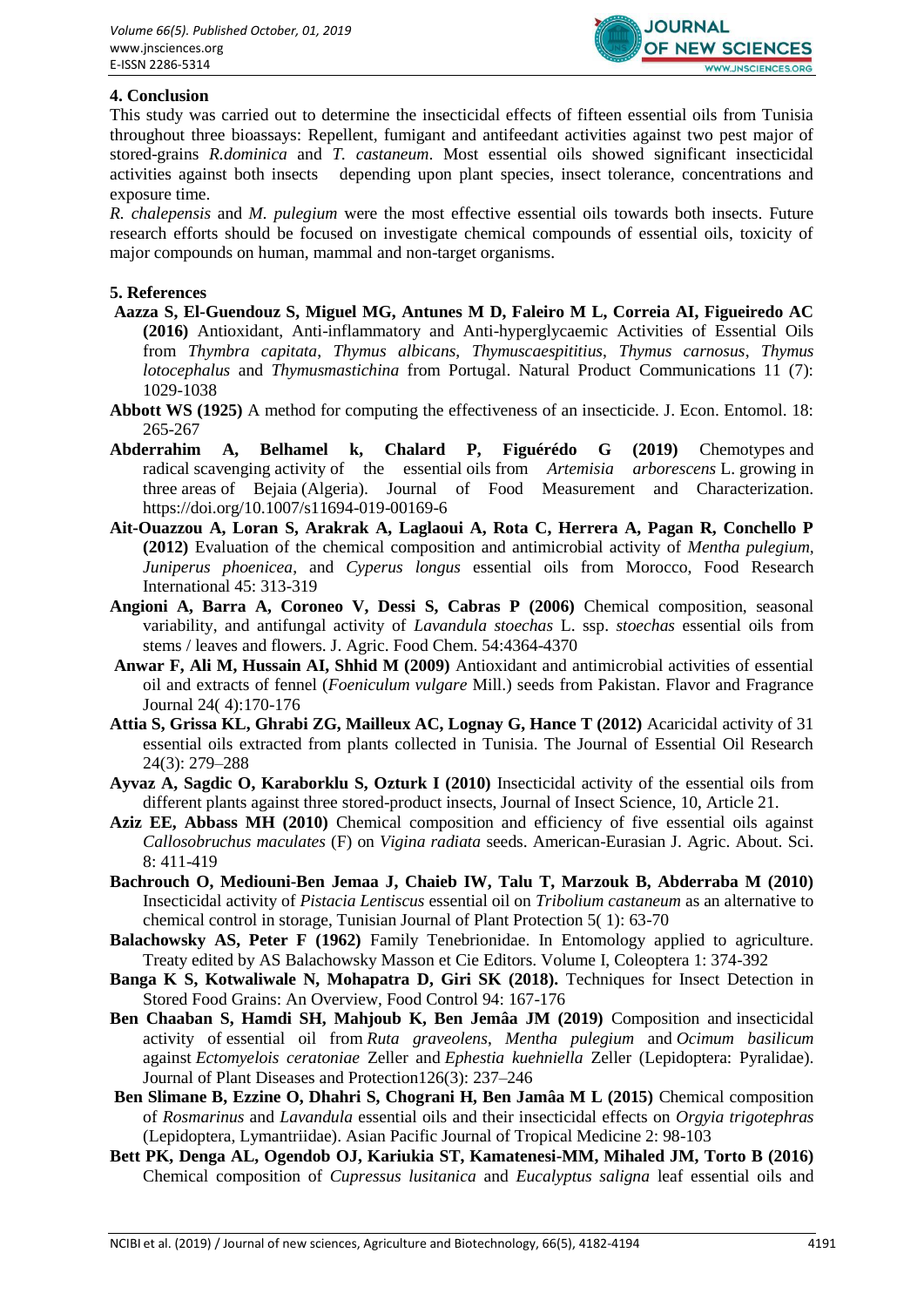

bioactivity against major insect pests of stored food grains. Industrial Crops and Products 82: 51- 62

- **Blažekovic B, Yang W, Wang Y, Li C, Kindl M, Pepeljnjak S, Vladimir-Kneževic S (2018)**  Chemical composition, antimicrobial and antioxidant activities of essential oils of *Lavandula × intermedia* 'Budrovka' and *L. angustifolia* cultivated in Croatia. Industrial Crops & Products 123: 173–182
- **Bougherra HH, Bedini S, Flamini G, Cosci F, Belhamel K, Conti B (2015)** *Pistacia lentiscus* essential oil HAS repellent effect against three major insect pests of pasta. Industrial Crops and Products 63:249-255
- **Bnina EB, Hammami S, Daamii-Remadi M, Jannet HB, Mighiri Z (2010)** Chemical composition and antimicrobial effects of Tunisian *Ruta chalepensis* L. essential oils, Journal of the Chemical Society in Tunisia 12:1-9
- **Campolo O, Giunti G, Russo A, Palmeri V, Zappalà L (2018)** Essential Oils in Stored Product Insect Pest Control. Journal of Food Quality, Volume 2018, 18 pages.
- **Cardia GFE, Silvia-Filho SE, Silva EL, Uchida N S, Cavalcante HAO, Cassarotti LL, Salvadego VEC, Spironello RA, Bersani-Amado CA, Cuman RKN (2018)** Effect of Lavender *(Lavandula angustifolia*) Essential Oil on Acute Inflammatory Response. Evidence-Based Complementary and Alternative Medicine , Volume 2018, 10 pages.
- **Chiluwal K, Kim J, Bae SD, Park CG (2017)** Essential oils from selected wooden species and their major components as repellents and oviposition deterrents of *Callosobruchus chinensis* (L.). Journal of Asia-Pacific Entomology 17(4): 1447-1453. doi: 10.1016 / j.aspen.2017.11.011
- **Copping LG, Menn JJ (2000)** Biopesticides: a review of their action applications and efficacy. Pest Management Science 56: 651-676
- **Cosimi S, Rossi E, Cioni PL, Canale A (2009)** Bioactivity and qualitative analysis of some essential oils from Mediterranean plants against stored-product pests: Evaluation of repellency against *Sitophilus zeamais* Motschulsky, *Cryptolestes ferrugineus* (Stephens) and *Tenebrio molitor* (L.). J. Stored Prod. Res. 45: 125-132
- **Daglish GJ (2004)** Effect of exposure period on degree of dominance of phosphine resistance in adults of *Rhyzopertha dominica* (Coleoptera: Bostrychidae) and *Sitophilus oryzae* (Coleoptera: Curculionidae). Pest Manag. Sci. 60:822-826
- **Daghlish G J, Nayak M K, Arthur F H, Athanassiou C G (2018)** Insect Pest Management in Stored Grain. Recent Advances in Stored Product Protection 3:45 - 64
- **Ebadollahi A, Safaralizadeh MH, Pourmirza AA (2010)** Fumigant toxicity of *Lavandula stoechas*  L. oil against three insect pests attacking stored products. Journal of plant protection research 50(1): 56-60
- **Finney DJ (1971)** Probit Analysis, third ed. Cambridge University Press, London.
- **Isman MB (2000)** Plant essential oils for pest and disease management. Crop Prot. 19: 603-608
- **Isman MB (2006)** Botanical insecticides, deterrents, and repellents in modern agriculture and an increasingly regulated world. Annual Review of Entomology 51: 45-66
- **Jerraya A. (2003)** Nuisibles des denrées stockées, Principaux nuisibles des plantes cultivées et des denrées stockées en Afriques du Nord : Leur biologie, leurs ennemis naturels, leurs dégâts et leur contrôle, Edition Climat Pub , pp 357-392
- **Jood S, Kapoor A C, Singh R (1993)** Effect of insect infestation on the organoleptic characteristics of Stored cereals. Postharvest Biology and Technology 2: 341-348
- **Kabera J, Gasogo A, Uwamariya A, Ugirinshuti V, Nyetera P (2011)** Insecticidal effects of essential oils of *Pelargonium graveolens* and *Cymbopogon citratus* on *Sitophilus zeamais* (Motsch.), African Journal of Food Science 5 (6): 366-375
- **Lakehal S, Meliani A, Benmimoune S, Bensouna SN, Benrebiha FZ, Chaoui C (2016)** Essential Oil Composition and Antimicrobial Activity of *Artemisia herba–alba* Asso Grown in Algeria. Medicinal chemistry 6(6): 435-439
- **Lee BH, Lee SE, Annis PC, Pratt SJ, Park B-S, Tumaalii F (2002)** Fumigant toxicity of essential oils and monoterpenes against the red flour beetle, *Tribolum castanum* Herbest. J. Asia-Pasifik Entomol. 5 (2): 237-240
- **Lee B H, Annis PC, Tumaalii F, Choi W-S (2004)** Fumigant toxicity of essential oils from the Myrtaceae family and 1,8-cineole against 3 major stored-grain insects, J . Stored Prod. Res. 40: 553-564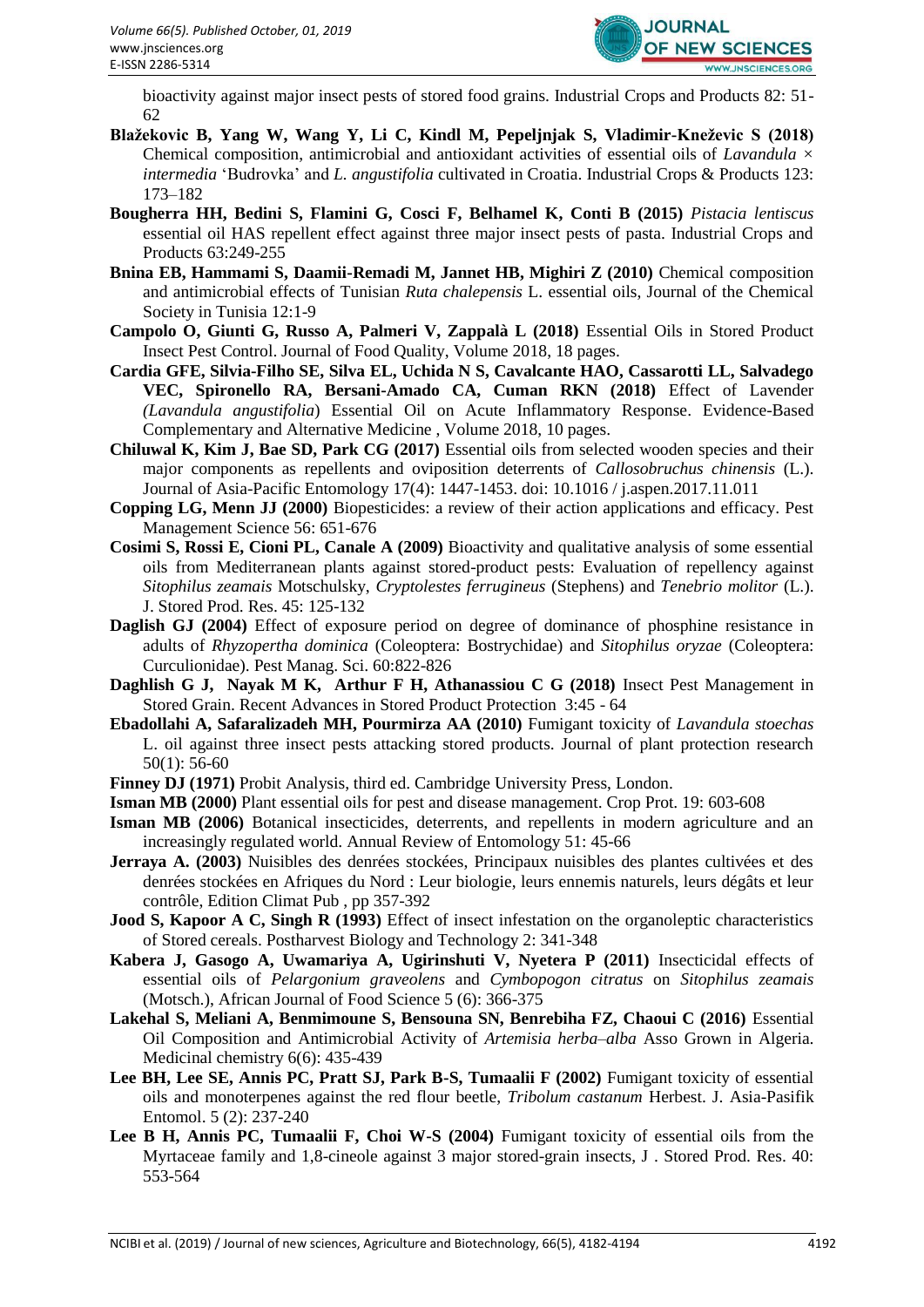

- **Lorini I, Collins PJ, Daglish GJ, Nayak K, Pavic H (2007)** Detection and characterization of strong resistance to phosphine in Brazilian *Rhyzopertha dominica* (F.) (Coleoptera: Bostrychidae). Pest Manag. Sci. 63: 358-364
- **Majdoub O, Dhen N, Souguir S, Haouas D, Baouandi M, Laarif A, Chaieb I (2014)** Chemical composition of *Ruta chalepensis* essential oils and their insecticidal activity against *Tribolium castaneum*. Tunisian Journal of Plant Protection 9:83-90
- **Mediouni-Ben Jemâa J, Tersim, N, Toudert KT, Kouja ML (2012)** Insecticidal activities of essential oils from leaves of *Laurus nobilis* L. from Tunisia, Algeria and Morocco, and comparative chemical composition. Journal of Stored Products Research 48: 97-104
- **Mejri J, Abderrabba M, Mejri M (2010)** Chemical composition of essential oil of *Ruta chalepensis* L: Influence of drying, hydro-distillation duration and plant parts. Ind. Crop. Prod. 32: 671-673
- **Milios M, Radonic A, Bezic N, Dunkic V (2001)** Localities and seasonal variations in the chemical composition of essential oils of *Satureja montana* L. and *S. cuneifolia* Ten. Flavour and Fragrance Journal 16 (3): 157-160
- **Nenaah G (2011)** Toxicity and growth inhibitory activities of methanol extract and the β-carboline alkaloids of *Peganum harmala* L. against two coleopteran stored-grain pests, J. Stored Prod. Res. 47: 255-261
- **Nerio LS, Olivero-Verbel J, Stashenk EE (2009)** Repellent activity of essential oils from seven aromatic plants grown in Colombia against *Sitophilus zeamais* Motschlsky (Coleoptera), J. stored-Prod. Res. 45: 212-214
- **Nerio LS, Olivero-Verbel J, Stashenko E (2010)** Repellent activity of essential oils: a review. Bioresource Technol. 101:372-378
- **Okonkwo EU, Okoye WJ (1996)** The efficacy of four seed powders and the essential oils as protectants of cowpea and maize grains against infestation by *Callosobruchus maculatus* (Fabricus) (Coleoptera: Bruchidae) and *Sitophilus zeamais* (Motschulsky) (Coleoptera: Curculionidae) in Nigeria. Int. J. Pest Manag. 42: 143-146
- **Pires, E M and Nogueira, R M(2018)** Damage caused by *Rhyzopertha dominica* (Fabricius, 1792) (Coleoptera: Bostrichidae) in stored Brazil nuts. Scientific Electronic Archives 11 (1): 57-61
- **Rajendran S, Sriranjini V (2008)** Plant products as fumigants for stored-product insect control. Journal of Stored Products Research 44: 126–135.
- **Rozman V, Kalinović I, Korunić Z (2007)** Toxicity of naturally Occurring Compounds of Lamiaceae and Lauraceae to three stored products insects. J. Stored Prod. Res. 43: 349-355
- **Shaaya E, Kostjukovsky M, Eilberg J, Sukprakarn C (1997)** Plant oils as fumigants and contact insecticides for the control of stored-product insects. J. Stored Prod. Res. 33: 7-15
- **Shahat AA, Ibrahim AY, Hendawy SF, Omer EA, Hammouda FM, Abdel-Rahman FH, Saleh MA (2011)** Chemical composition, antimicrobial and antioxidant activities of essential oils from organically cultivated Fennel Cultivars. Molecules 16: 1366-1377
- **Sousa AH, Faroni LRDA, Pimentel MAG, Guedes, RNC (2009)** Developmental and population growth rates of phosphine-resistant and susceptible population of stored-product insect pests. J. Stored Prod. Res. 45: 241-246
- **Stamopoulos DC (1991)** Effects of four essential oil vapours on the oviposition and fecundity of *Acanthoscelides obtectus* (Say) (Coleoptera: Bruchidae): laboratory evaluation. J. Stored Prod. Res., 27: 199-203
- **Taban A, Saharkhiz MJ, Hooshmandi M (2017)** Insecticidal and repellent activity of three Satureja species against adult red flour beetles, *Tribolium castaneum* (Coleoptera: Tenebrionidae), Acta Ecologica Sinica 37: 201-206
- **Teles S, Pereira JA, Santos CHB, Menezes RV, Malheiro R, Angelica M, Lucchese AM, Silva F (2013)** Effect of geographical origin on the essential oil content and composition of fresh and dried Mentha×villosa Hudson leaves. Industrial Crops and Products 46:1– 7
- **Tripathi AK (2018)** Pests of Stored Grains. Pests and Their Management, pp 311–359
- **Tunç I, Berger BM, Erler F, Daģli (2000)** Ovicidal activity of essential oils from five plants against two stored-product insects, Journal of Stored Products Research 36(2):161-168
- **Ukeh DA, Birkett MA, Bruce TJA, Allan EJ, Pickett JA, Bitten (Luntz) AJ (2010)** Behavioural responses of the maize weevil, *Sitophilus zeamais*, to Host (maize grain) and non-host plant volatiles. Pest Manag. Sci. 66: 44-50